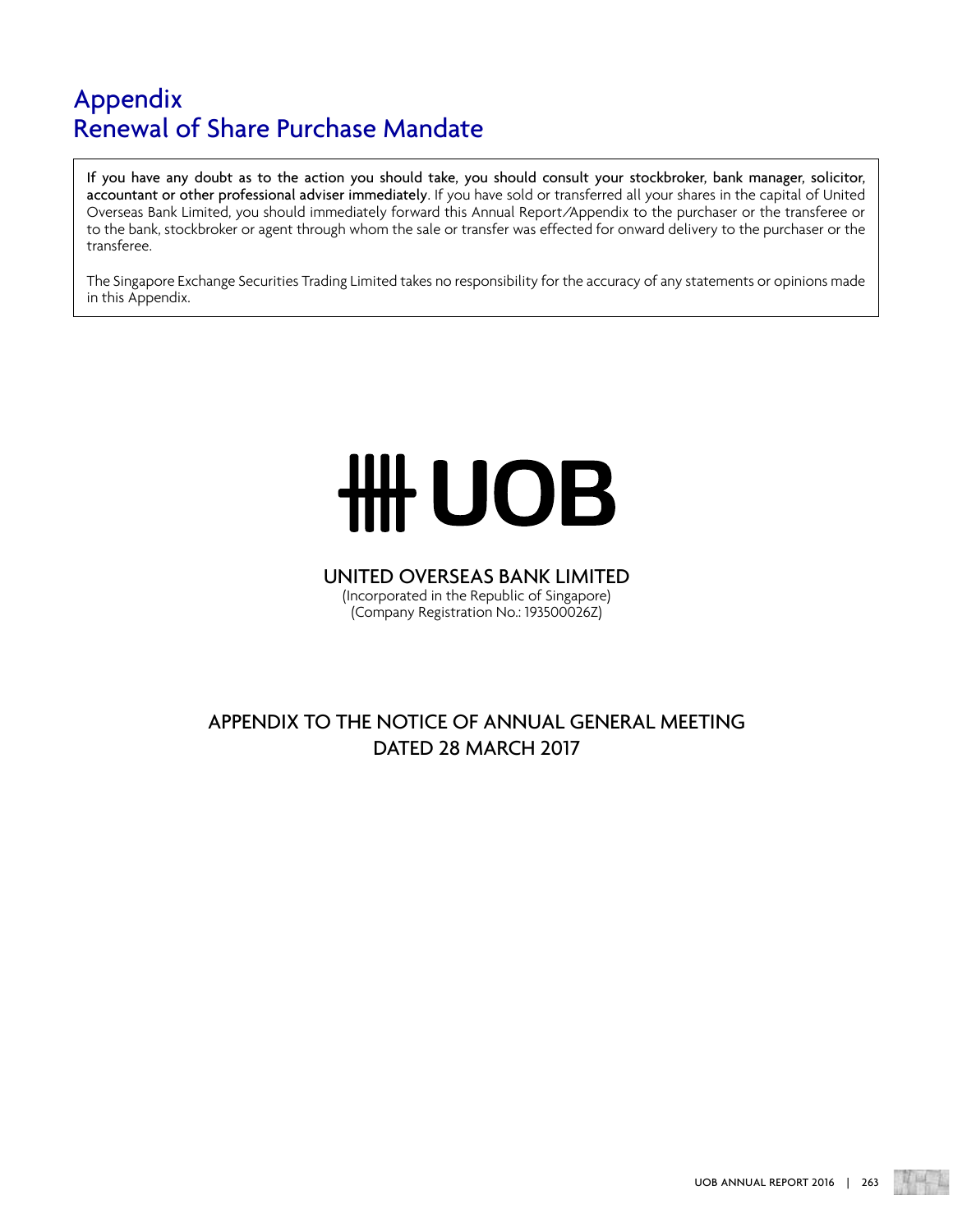#### 1. Introduction

- 1.1 General. The purpose of this Appendix is to provide Shareholders<sup>1</sup> with information relating to Resolution 10 set out in the Notice of Annual General Meeting of United Overseas Bank Limited (UOB or Company) in respect of the proposed renewal of the mandate (Share Purchase Mandate) enabling UOB to purchase or otherwise acquire its issued ordinary shares in the capital of UOB (Shares).
- 1.2 SGX-ST. The Singapore Exchange Securities Trading Limited (SGX-ST) takes no responsibility for the accuracy of any statement or opinion made in this Appendix.

#### 2. The Renewal of the Share Purchase Mandate

2.1 Background. The Companies Act, Chapter 50 of Singapore (Companies Act) requires a company to obtain the approval of its shareholders to purchase or otherwise acquire its own Shares. The Share Purchase Mandate was first approved by Shareholders on 29 April 2004 and was last renewed at the annual general meeting (2016 AGM) held on 21 April 2016 (2016 Share Purchase Mandate).

The 2016 Share Purchase Mandate will expire on the date of the forthcoming 75<sup>th</sup> annual general meeting to be held on 20 April 2017 (2017 AGM). The approval of Shareholders is being sought for the renewal of the Share Purchase Mandate at the 2017 AGM.

- 2.2 Rationale for the Proposed Renewal of the Share Purchase Mandate. The proposed renewal of the Share Purchase Mandate would give UOB the flexibility to undertake the purchase or acquisition of its issued Shares as and when appropriate to:
	- (i) manage the capital structure of UOB, with a view to achieving an efficient capital mix;
	- (ii) manage surplus capital, such that surplus capital and funds which are in excess of UOB's requirements may be returned to Shareholders in an expedient and cost-efficient manner; and
	- (iii) improve return on equity (ROE), which is one of the key objectives of UOB.

 In addition, the issued Shares which are purchased or acquired pursuant to the Share Purchase Mandate may be held as treasury shares which may be used for the purposes of any staff incentive scheme as may be implemented by UOB from time to time.

The Share Purchase Mandate will be exercised by the Directors of UOB (Directors) in circumstances where it is considered to be in the best interests of UOB after taking into account factors such as the amount of surplus cash available and working capital requirements of UOB, the prevailing market conditions, liquidity and orderly trading of the Shares.

2.3 Authority and Limits on the Share Purchase Mandate. The authority and limits on the Share Purchase Mandate are summarised below.

#### 2.3.1 Maximum Number of Shares

 The total number of Shares that may be purchased or acquired by UOB pursuant to the Share Purchase Mandate is limited to that number of Shares representing five per cent of the total number of issued Shares of UOB as at the date of the 75<sup>th</sup> Annual General Meeting at which this renewal of the Share Purchase Mandate is approved (Approval Date) unless UOB has effected a reduction of the share capital of UOB in accordance with the applicable provisions of the Companies Act, at any time during the period commencing from the date of the 75<sup>th</sup> Annual General Meeting and expiring on the date the next annual general meeting (AGM) is held or is required by law to be held, whichever is the earlier, in which event the issued Shares shall be taken to be the total number of the issued Shares as altered by such capital reduction. Only Shares which are issued and fully paid-up may be purchased or acquired by UOB. The Shares which are held as treasury shares will be disregarded for the purposes of computing the five per cent limit.

<sup>1</sup> Refers to registered holders of Shares, except that where the registered holder is The Central Depository (Pte) Limited (**CDP**), the term "**Shareholders**" shall, in relation to such Shares and where the context admits, mean the Depositors (as defined in Section 81SF of the Securities and Futures Act, Chapter 289 of Singapore (**SFA**)) whose securities accounts are maintained with CDP (but not including securities sub-accounts maintained with a Depository Agent (as defined in Section 81SF of the SFA)) and credited with Shares.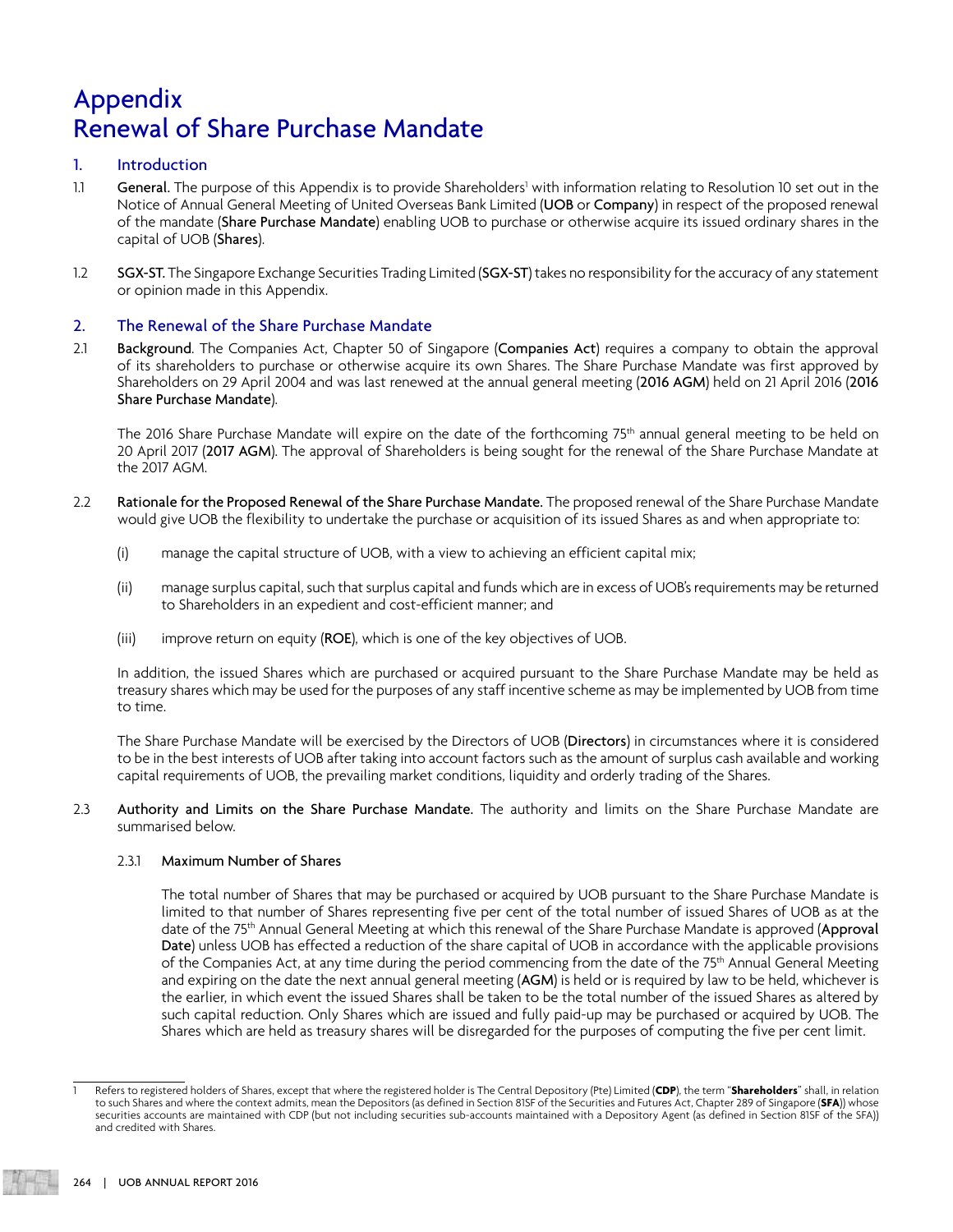While the Share Purchase Mandate would authorise the purchase or acquisition of Shares up to the five per cent limit, Shareholders should note that purchases or acquisitions of Shares pursuant to the Share Purchase Mandate may not be carried out up to the full five per cent as authorised, or at all. In particular, no purchase or acquisition of the Shares would be made in circumstances which would have or may have a material adverse effect on the financial position of UOB.

#### 2.3.2 Duration of Authority

Purchases or acquisitions of Shares may be made, at any time and from time to time, on and from the Approval Date up to:

- (i) the date on which the next AGM of UOB is held or required by law to be held;
- (ii) the date on which the purchases or acquisitions of Shares pursuant to the Share Purchase Mandate are carried out to the full extent mandated; or
- (iii) the date on which the authority conferred by the Share Purchase Mandate is revoked or varied by UOB in a general meeting,

whichever is the earliest.

#### 2.3.3 Manner of Purchase or Acquisition of Shares

Purchases or acquisitions of Shares may be made by:

- (i) on-market purchases (Market Purchases) transacted on the SGX-ST through the SGX-ST's trading system, through one or more duly licensed dealers appointed by UOB for the purpose; and/or
- (ii) off-market purchases (Off-Market Purchases) effected pursuant to an equal access scheme.

The purchases or acquisitions in connection with or in relation to any equal access scheme or schemes may be subject to such terms and conditions as the Directors may consider fit in the interests of UOB provided that such terms and conditions are consistent with the relevant provisions of the Share Purchase Mandate, the listing manual of the SGX-ST (Listing Manual) and the Companies Act.

Off-Market Purchases must satisfy all the following conditions:

- (a) offers for the purchase or the acquisition of Shares shall be made to every person who holds Shares to purchase or acquire the same percentage of their Shares;
- (b) all of those persons shall be given a reasonable opportunity to accept the offers made; and
- (c) the terms of the offers shall be the same, except that:
	- (1) differences in consideration attributable to the fact that offers may relate to Shares with different accrued dividend entitlements; and
	- (2) differences in the offers introduced solely to ensure that each person is left with a whole number of Shares,

shall be disregarded.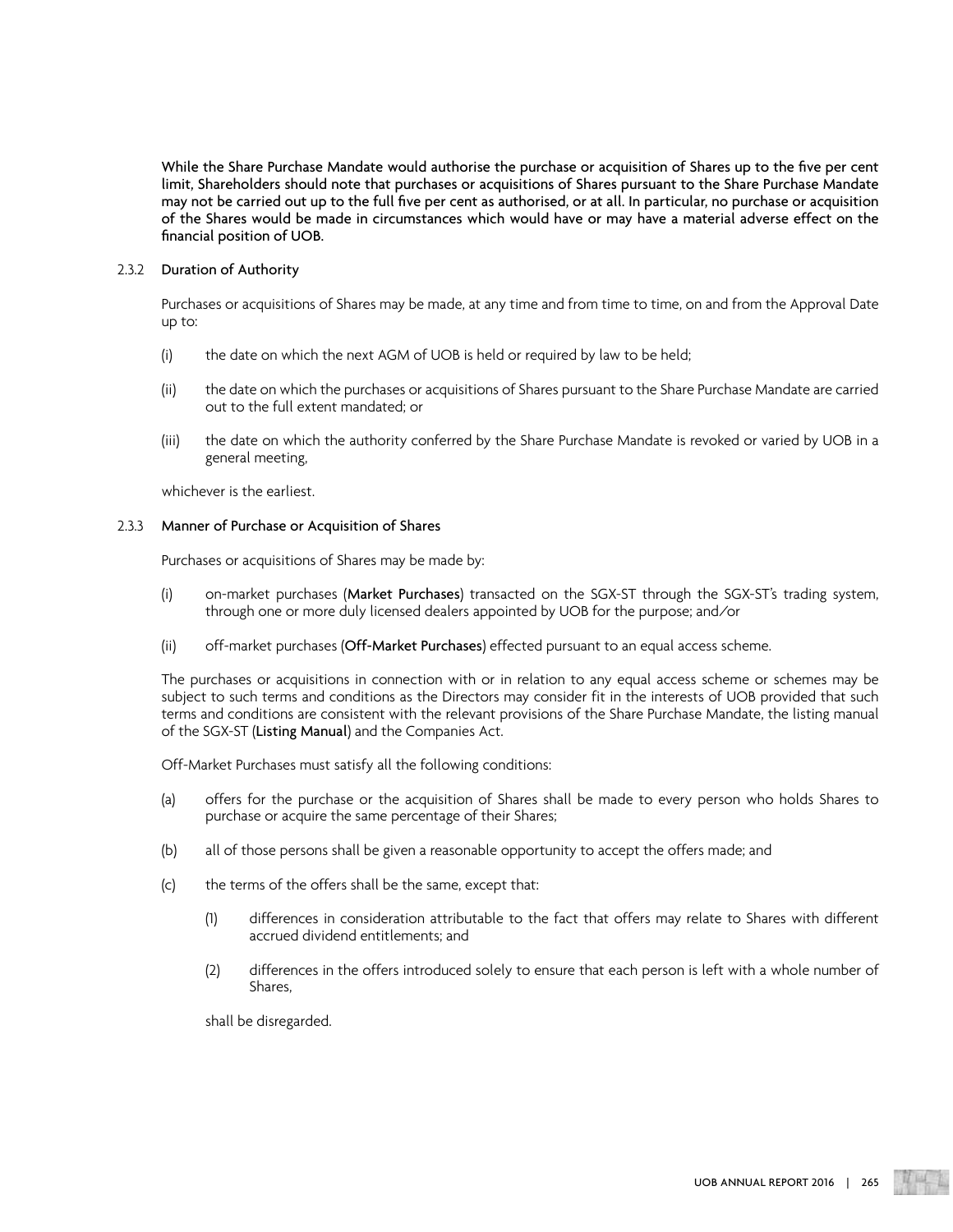If UOB wishes to make an Off-Market Purchase in accordance with an equal access scheme, it will issue an offer document containing at least the following information:

- (I) the terms and conditions of the offer;
- (II) the period and procedures for acceptances; and
- (III) the information required under Rules 883(2), (3), (4), (5) and (6) of the Listing Manual.

#### 2.3.4 Maximum Purchase Price

The purchase price (excluding brokerage, commission, applicable goods and services tax and other related expenses) to be paid for a Share will be determined by the Directors. The purchase price to be paid for the Shares as determined by the Directors must not exceed:

- (i) in the case of a Market Purchase, 105 per cent of the Average Closing Price of the Shares; and
- (ii) in the case of an Off-Market Purchase, 110 per cent of the Average Closing Price of the Shares,

in either case, the "Maximum Price".

For the above purposes:

"Average Closing Price" means the average of the last dealt prices of the Shares over the five consecutive market days on which the Shares were transacted on the SGX-ST immediately preceding the date of the Market Purchase by UOB or, as the case may be, the date of the making of the offer pursuant to the Off-Market Purchase, and deemed to be adjusted in accordance with the listing rules of the SGX-ST for any corporate action which occurs after the relevant five-day period; and

"date of the making of the offer" means the date on which UOB announces its intention to make an offer for an Off-Market Purchase, stating the purchase price (which shall not be more than the Maximum Price calculated on the foregoing basis) for each Share, and the relevant terms of the equal access scheme for effecting the Off-Market Purchase.

#### 2.3.5 No Purchases During Certain Periods.

The share buy-back will not be carried out during the period commencing two weeks before the announcement of the financial statements for each of the first three quarters of UOB's financial year and one month before the announcement of UOB's full year financial statements.

2.4 Source of Funds. The Companies Act permits UOB to purchase or acquire its own Shares out of capital, as well as from its distributable profits.

UOB intends to use its internal sources of funds to finance its purchase or acquisition of the Shares. The Directors do not propose to exercise the Share Purchase Mandate in a manner and to such extent that the liquidity and capital of UOB and its subsidiaries (Group) would be materially adversely affected.

- 2.5 Reporting Requirements. Pursuant to Rule 886 of the Listing Manual, UOB will notify the SGX-ST of any purchase or acquisition of Shares under the proposed Share Purchase Mandate as follows:
	- (i) in the case of a Market Purchase, by 9.00 am on the market day following the day on which it purchased the Shares; and
	- (ii) in the case of an Off-Market Purchase, by 9.00 am on the second market day after the close of acceptances of the offer.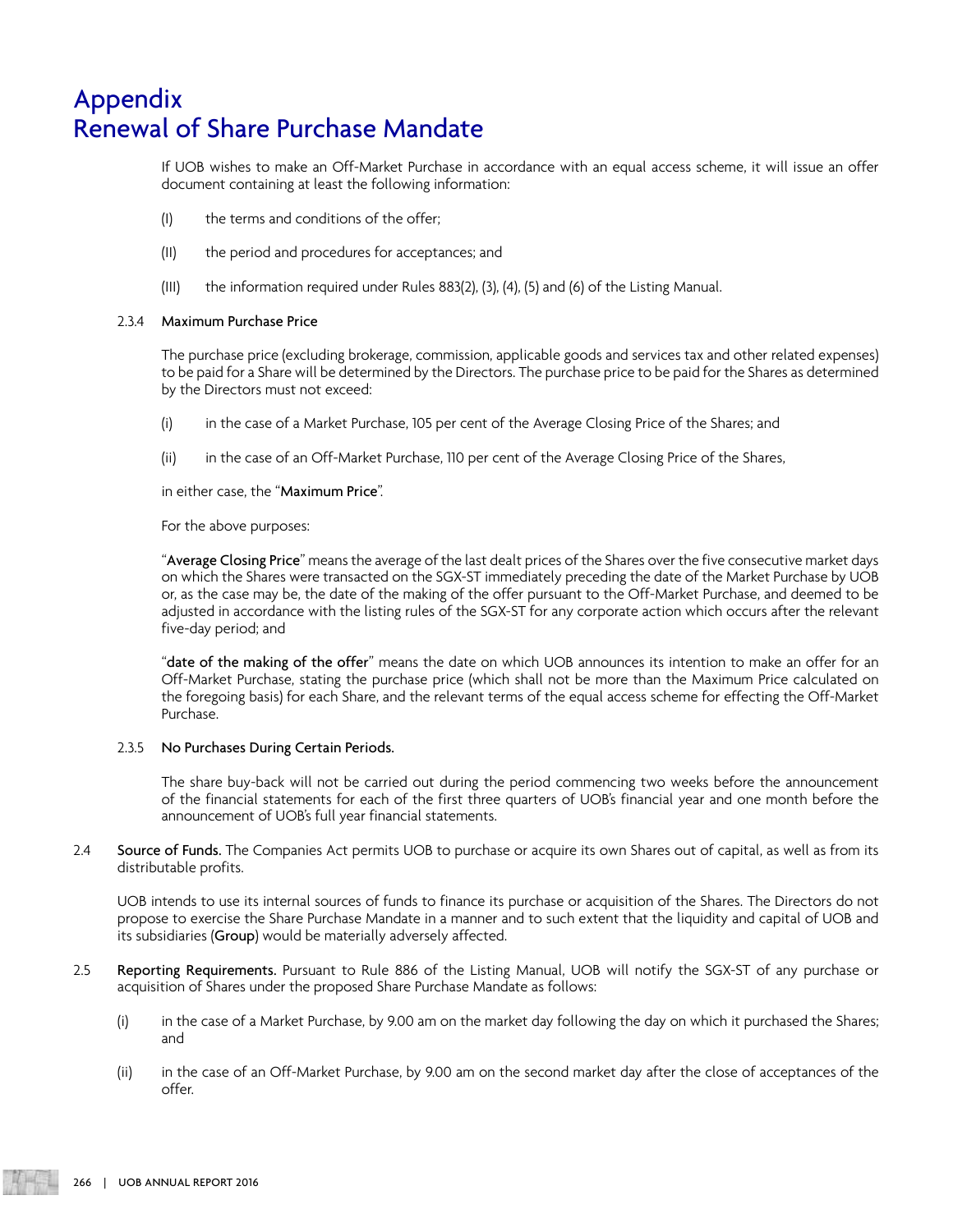The announcement (in the form prescribed under the Listing Manual) shall include, *inter alia*, details of the maximum number of Shares authorised for purchase, the date of purchase, the total number of Shares purchased, the number of Shares cancelled, the number of Shares held as treasury shares, the purchase price per Share or the highest and lowest prices paid for such Shares (as applicable), the total consideration (including stamp duties, brokerage and clearing charges, and other related expenses) paid or payable for the Shares, the cumulative number of Shares purchased to date, the number of issued Shares excluding treasury shares, and the number of treasury shares held after the purchase.

2.6 Status of Purchased Shares. Under the Companies Act, Shares purchased or acquired by UOB shall be deemed cancelled immediately upon purchase or acquisition (and all rights and privileges attached to the Shares will expire on cancellation) unless such Shares are held by UOB as treasury shares. Accordingly, in the event that the purchased Shares are cancelled, the total number of issued Shares will be reduced by the number of Shares so cancelled.

Depending on the needs of UOB, the Directors will decide whether the Shares purchased will be cancelled or kept as treasury shares, or partly cancelled and partly kept as treasury shares.

2.7 Treasury Shares. The Shares purchased or acquired may be held or dealt with as treasury shares. Some of the provisions on treasury shares under the Companies Act are summarised below.

#### 2.7.1 Maximum Holdings

The number of Shares held as treasury shares cannot at any time exceed ten per cent of the total number of Shares.

#### 2.7.2 Voting and Other Rights

UOB cannot exercise any right in respect of treasury shares, including any right to attend or vote at meetings.

In addition, treasury shares are not entitled to dividends or other distribution of UOB's assets but fully paid bonus shares may be allotted in respect of treasury shares and such bonus shares shall be treated for the purposes of the Companies Act as if they were purchased by UOB at the time they were allotted. Accordingly, such bonus shares may be held as treasury shares or dealt with in the manner described in paragraphs 2.7.3(i) to 2.7.3(v) below. A subdivision or consolidation of any treasury share is also allowed so long as the total value of the treasury shares after the subdivision or consolidation is the same as before.

#### 2.7.3 Disposal and Cancellation

Where Shares purchased or acquired by UOB are held as treasury shares, UOB may at any time but subject always to the Singapore Code on Take-overs and Mergers (Take-over Code):

- (i) sell the treasury shares for cash;
- (ii) transfer the treasury shares for the purposes of or pursuant to any share scheme, whether for its employees, directors or other persons;
- (iii) transfer the treasury shares as consideration for the acquisition of shares in or assets of another company or assets of a person;
- (iv) cancel the treasury shares; or
- (v) sell, transfer or otherwise use the treasury shares for such other purposes as may be prescribed by the Minister for Finance.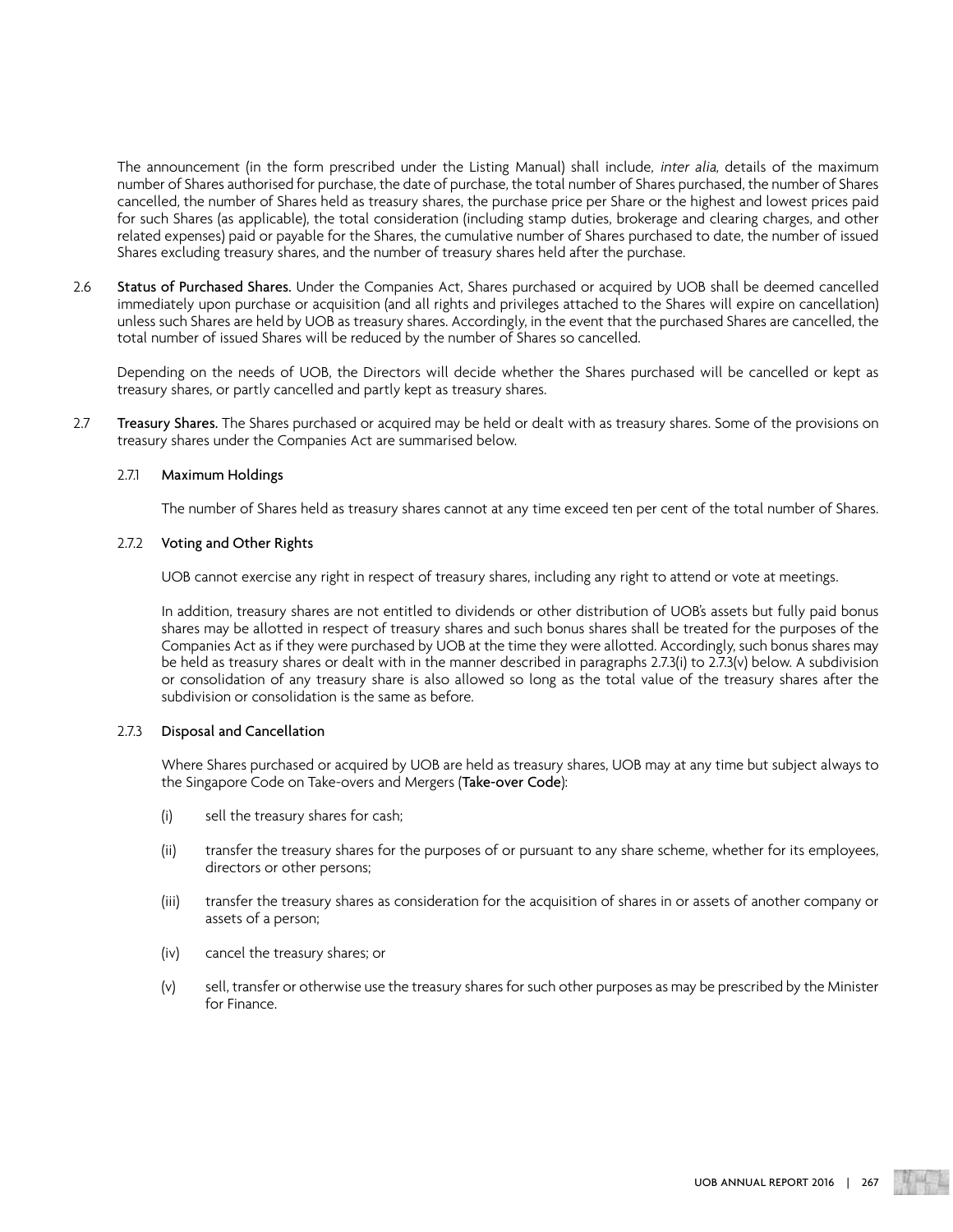Under Rule 704(28) of the Listing Manual, an immediate announcement containing, inter alia, the following details must be made in respect of any sale, transfer, cancellation and/or use of the treasury shares (each an event):

- (a) date and purpose of event;
- (b) number and value of treasury shares involved in the event;
- (c) number of treasury shares involved before and after the event; and
- (d) percentage of the number of treasury shares against the total number of shares (of the same class as the treasury shares) before and after the event.
- 2.8 Financial Effects. The financial effects on the Group arising from purchases or acquisitions of Shares which may be made pursuant to the proposed Share Purchase Mandate will depend on, inter alia, the aggregate number of Shares purchased or acquired and the consideration paid at the relevant time, and whether the Shares purchased or acquired are held in treasury or cancelled. The financial effects on the Group for the financial year ended 31 December 2016 are based on the assumptions set out below.

#### 2.8.1 Purchase or Acquisition out of Capital or Profits

Where the consideration paid by UOB for the purchase or acquisition of Shares is made out of capital, the amount available for the distribution of dividends by UOB will not be reduced.

Where the consideration paid by UOB for the purchase or acquisition of Shares is made out of profits, such consideration will correspondingly reduce the amount available for the distribution of dividends by UOB.

#### 2.8.2 Number of Shares Acquired or Purchased

The maximum number of Shares which can be purchased by UOB will depend on the number of Shares, excluding treasury shares, of UOB as at the Approval Date. As at the Latest Practicable Date prior to the printing of this Appendix, being 1 March 2017 (Latest Practicable Date), the issued share capital of UOB comprised 1,635,744,023 Shares, excluding treasury shares.

Purely for illustrative purposes, on the basis of 1,635,744,023 Shares in issue, excluding treasury shares, as at the Latest Practicable Date, not more than 81,787,201 Shares (representing five per cent of the Shares in issue, excluding treasury shares, as at that date) may be purchased or acquired by UOB pursuant to the proposed Share Purchase Mandate.

#### 2.8.3 Maximum Price Paid for Shares Acquired or Purchased

Assuming that UOB purchases or acquires the maximum number of Shares at the Maximum Price, the amount of funds required is approximately:

- (i) in the case of Market Purchases of Shares, S\$1,862,294,567 based on S\$22.77 for one Share (being the price equivalent to five per cent above the Average Closing Price of the Shares immediately preceding the Latest Practicable Date); and
- (ii) in the case of Off-Market Purchases of Shares, S\$1,951,442,616 based on S\$23.86 for one Share (being the price equivalent to ten per cent above the Average Closing Price of the Shares immediately preceding the Latest Practicable Date).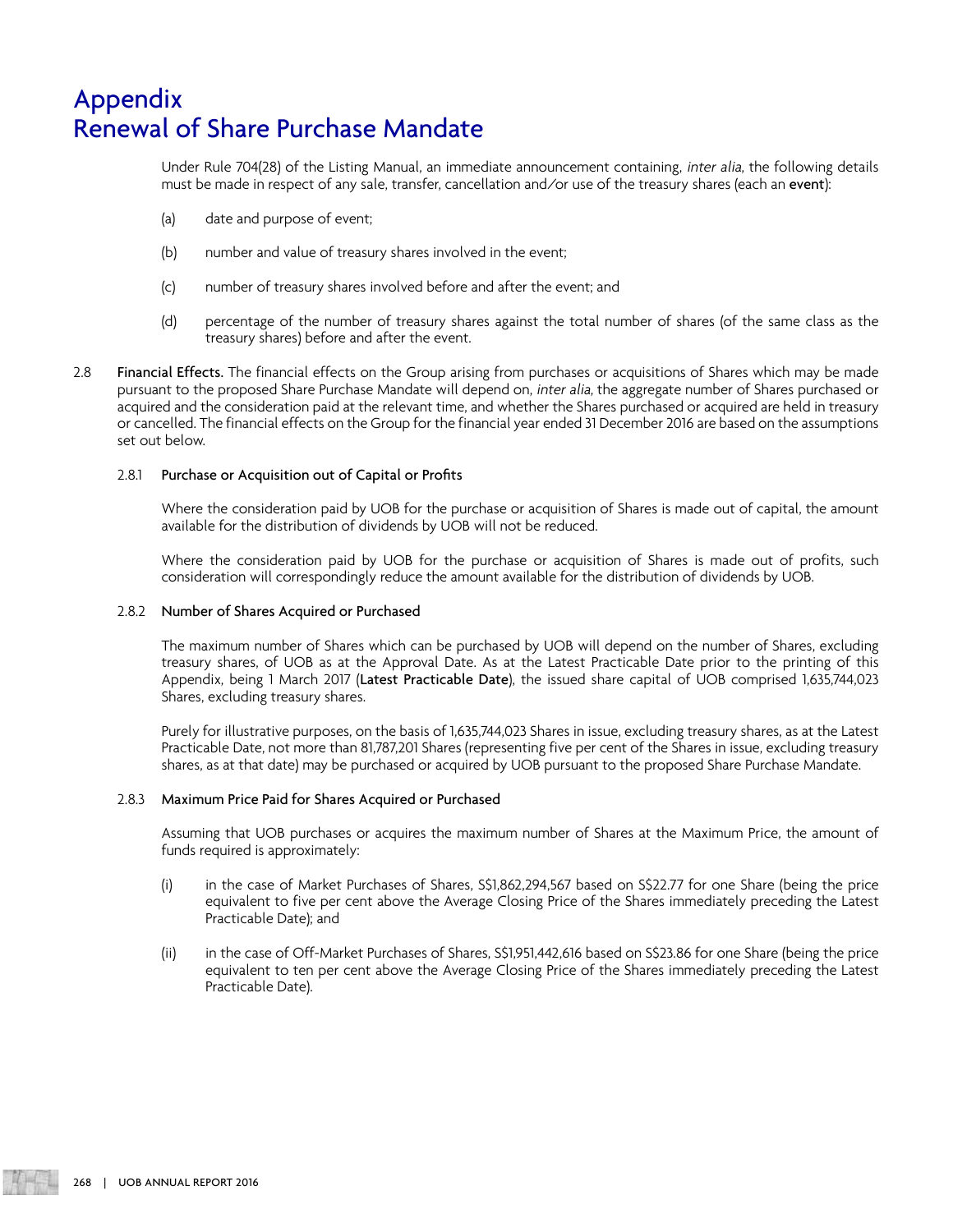#### 2.8.4 Illustrative Financial Effects

For illustrative purposes only, on the basis of the assumptions set out in paragraphs 2.8.2 and 2.8.3 above, as well as the following:

- (i) the Share Purchase Mandate had been effective on 1 January 2016 and UOB had on 1 January 2016 purchased 81,787,201 Shares (representing five per cent of the total Shares in issue as at the Latest Practicable Date, excluding the Shares held in treasury);
- (ii) no Shares were purchased by UOB after the Latest Practicable Date; and
- (iii) the purchase consideration was funded by UOB from excess funds deployed in the inter-bank market with an effective pre-tax yield of 0.71 per cent, being the inter-bank one-month offer rate as at 1 March 2017, and at the tax rate of 17 per cent,

the financial effects on the audited financial accounts of the Group for the financial year ended 31 December 2016 are set out below:

#### Market Purchases

|                                                             | <b>Before Share</b><br>Purchases | After Share<br>Purchases <sup>(1)</sup> |
|-------------------------------------------------------------|----------------------------------|-----------------------------------------|
| Total Shareholders' equity (S\$'000)                        | 32,873,189                       | 30,999,846                              |
| Number of issued and paid-up Shares ('000)                  | 1,635,744                        | 1,553,957                               |
| Weighted average number of issued and paid-up Shares ('000) | 1,616,681                        | 1,534,894                               |
| Net profit attributable to Shareholders (S\$'000)           | 3,096,289                        | 3,085,241                               |
| <b>Financial Ratios</b>                                     |                                  |                                         |
| Net Asset Value (NAV) per Share (S\$) <sup>(2)</sup>        | 18.82                            | 18.60                                   |
| Earnings per Share – Basic $(S\hat{S})^{(3)}$               | 1.86                             | 1.95                                    |
| Return on Equity (ROE) (%)(3)                               | 10.2                             | 10.8                                    |
| Capital Adequacy Ratio (%)                                  |                                  |                                         |
| Common Equity Tier 1                                        | 13.0                             | 12.1                                    |
| Tier 1                                                      | 13.1                             | 12.3                                    |
| Total                                                       | 16.2                             | 15.3                                    |

Notes:

(a) the purchases of Shares are effected out of capital or profits; and

(b) the Shares repurchased are held in treasury or cancelled.

(2) Preference shares and capital securities are excluded from the computation.

(3) Calculated based on profit attributable to equity holders of the Bank net of preference share dividends and capital securities distributions.

<sup>(1)</sup> The above financial effects remain the same irrespective of whether: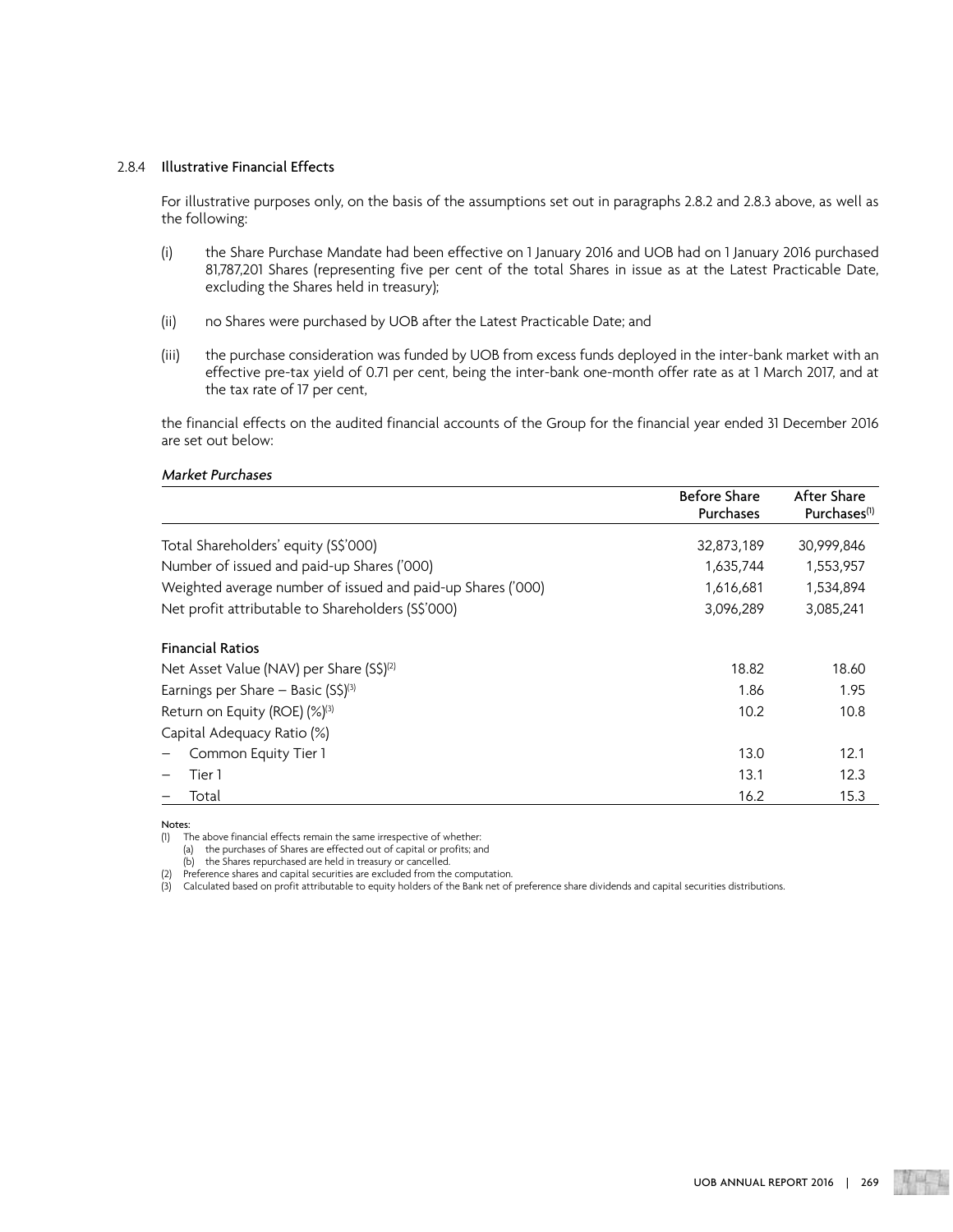Off-Market Purchases

|                                                             | <b>Before Share</b><br>Purchases | After Share<br>Purchases <sup>(1)</sup> |
|-------------------------------------------------------------|----------------------------------|-----------------------------------------|
| Total Shareholders' equity (S\$'000)                        | 32,873,189                       | 30,910,169                              |
| Number of issued and paid-up Shares ('000)                  | 1,635,744                        | 1,553,957                               |
| Weighted average number of issued and paid-up Shares ('000) | 1,616,681                        | 1,534,894                               |
| Net profit attributable to Shareholders (S\$'000)           | 3,096,289                        | 3,084,712                               |
| <b>Financial Ratios</b>                                     |                                  |                                         |
| Net Asset Value (NAV) per Share (S\$) <sup>(2)</sup>        | 18.82                            | 18.54                                   |
| Earnings per Share – Basic $(S\hat{S})^{(3)}$               | 1.86                             | 1.95                                    |
| Return on Equity (ROE) (%)(3)                               | 10.2                             | 10.9                                    |
| Capital Adequacy Ratio (%)                                  |                                  |                                         |
| Common Equity Tier 1                                        | 13.0                             | 12.1                                    |
| Tier 1                                                      | 13.1                             | 12.2                                    |
| Total                                                       | 16.2                             | 15.3                                    |

#### Notes:

(1) The above financial effects remain the same irrespective of whether:

(a) the purchases of Shares are effected out of capital or profits; and

(b) the Shares repurchased are held in treasury or cancelled.

(2) Preference shares and capital securities are excluded from the computation.

(3) Calculated based on profit attributable to equity holders of the Bank net of preference share dividends and capital securities distributions.

The financial effects set out above are for illustrative purposes only. Although the Share Purchase Mandate would authorise UOB to purchase or acquire up to five per cent of the issued Shares (excluding the Shares held in treasury), UOB may not necessarily purchase or acquire or be able to purchase or acquire any or all of the five per cent of the issued Shares (excluding the Shares held in treasury). In addition, UOB may cancel all or part of the Shares repurchased and/or hold all or part of the Shares repurchased as treasury shares.

UOB will take into account both financial and non-financial factors (for example, stock market conditions and the performance of the Shares) in assessing the relative impact of a purchase or acquisition of Shares before execution.

- 2.9 Details of Shares Purchased in the last 12 months. As at the Latest Practicable Date, UOB had not repurchased or acquired any Shares in the preceding 12 months.
- 2.10 Listing Status of the Shares. The Listing Manual requires a listed company to ensure that at least ten per cent of the total number of issued shares (excluding preference shares, convertible equity securities and treasury shares) in a class that is listed be held by public shareholders. The "public", as defined in the Listing Manual, are persons other than the directors, chief executive officer, substantial shareholders or controlling shareholders of a listed company and its subsidiaries, as well as associates (as defined in the Listing Manual) of such persons. As at the Latest Practicable Date, 1,241,867,107 Shares, or approximately 76 per cent of the total Shares (excluding the Shares held in treasury), are held by public shareholders. Assuming UOB had purchased or acquired Shares from the public up to the full five per cent limit pursuant to the proposed Share Purchase Mandate on the Latest Practicable Date and these Shares had been held as treasury shares, the number of issued Shares held by public shareholders would be reduced to 1,160,079,906 Shares, or approximately 75 per cent of the total Shares (excluding the Shares held in treasury).

Accordingly, UOB is of the view that there is a sufficient number of Shares in issue held by public shareholders which would permit UOB to undertake purchases or acquisitions of its Shares through Market Purchases up to the full five per cent limit pursuant to the Share Purchase Mandate without affecting the listing status of the Shares on the SGX-ST, and that the number of Shares remaining in the hands of the public will not fall to such a level as to cause market illiquidity.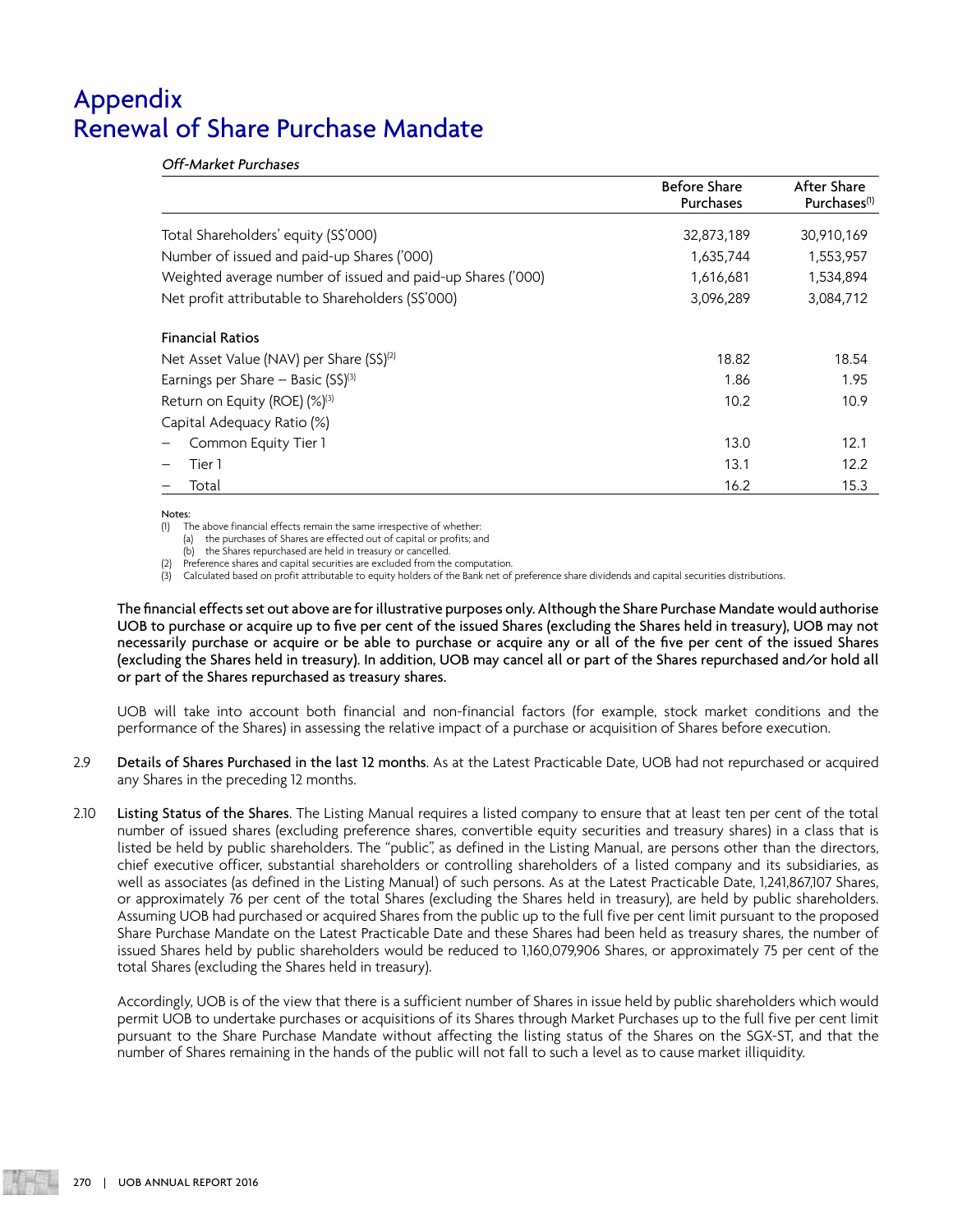#### 2.11 Shareholding Limits. Under the Banking Act, Chapter 19 of Singapore (Banking Act):

- (i) no person shall enter into any agreement or arrangement, whether oral or in writing and whether express or implied, to act together with any person with respect to the acquisition, holding or disposal of, or the exercise of rights in relation to, their interests in voting shares of an aggregate of five per cent or more of the total votes attached to all voting shares in a designated financial institution, without first obtaining the approval of the Minister designated for the purposes of the Banking Act (Minister) (Five Per Cent Limit); and
- (ii) no person shall be a 12 per cent controller (as defined below) or a 20 per cent controller (as defined below) of a designated financial institution without first obtaining the approval of the Minister.

UOB will monitor purchases of Shares to ensure that the above limits will not be exceeded.

For the purposes of the Banking Act:

"designated financial institution" means (i) a bank incorporated in Singapore; or (ii) a financial holding company;

"total number of issued shares", in relation to a company, does not include treasury shares;

"12 per cent controller" means a person, not being a 20 per cent controller, who alone or together with his associates, (i) holds not less than 12 per cent of the total number of issued shares in the designated financial institution; or (ii) is in a position to control voting power of not less than 12 per cent in the designated financial institution; and

"20 per cent controller" means a person who, alone or together with his associates, (i) holds not less than 20 per cent of the total number of issued shares in the designated financial institution; or (ii) is in a position to control voting power of not less than 20 per cent in the designated financial institution.

For the purposes of the Banking Act, the percentage of the total number of Shares held by a Shareholder (whose Shares were not the subject of a share purchase or acquisition by UOB) and the percentage voting rights of a Shareholder (whose Shares were not the subject of a share purchase or acquisition by UOB) immediately following any purchase or acquisition of Shares will increase should UOB hold in treasury or cancel the Shares purchased or acquired by UOB.

UOB wishes to draw the attention of Shareholders to the following consequences of a purchase or acquisition of Shares by UOB pursuant to the Share Purchase Mandate, if the proposed renewal of the Share Purchase Mandate is approved by Shareholders:

#### A PURCHASE OR ACQUISITION OF SHARES BY UOB MAY INADVERTENTLY CAUSE THE INTEREST IN THE SHARES OF ANY PERSON TO REACH OR EXCEED THE FIVE PER CENT LIMIT OR CAUSE ANY PERSON TO BECOME A 12 PER CENT CONTROLLER OR A 20 PER CENT CONTROLLER.

Shareholders whose shareholdings are close to the limits set out in the Banking Act are advised to seek the prior approval of the Monetary Authority of Singapore (MAS) to continue to hold, on such terms as may be imposed by the MAS, the number of Shares which they may hold in excess of any of such limits, as a consequence of a purchase or acquisition of Shares by UOB. Shareholders who are in doubt as to the action that they should take should consult their professional advisers at the earliest opportunity.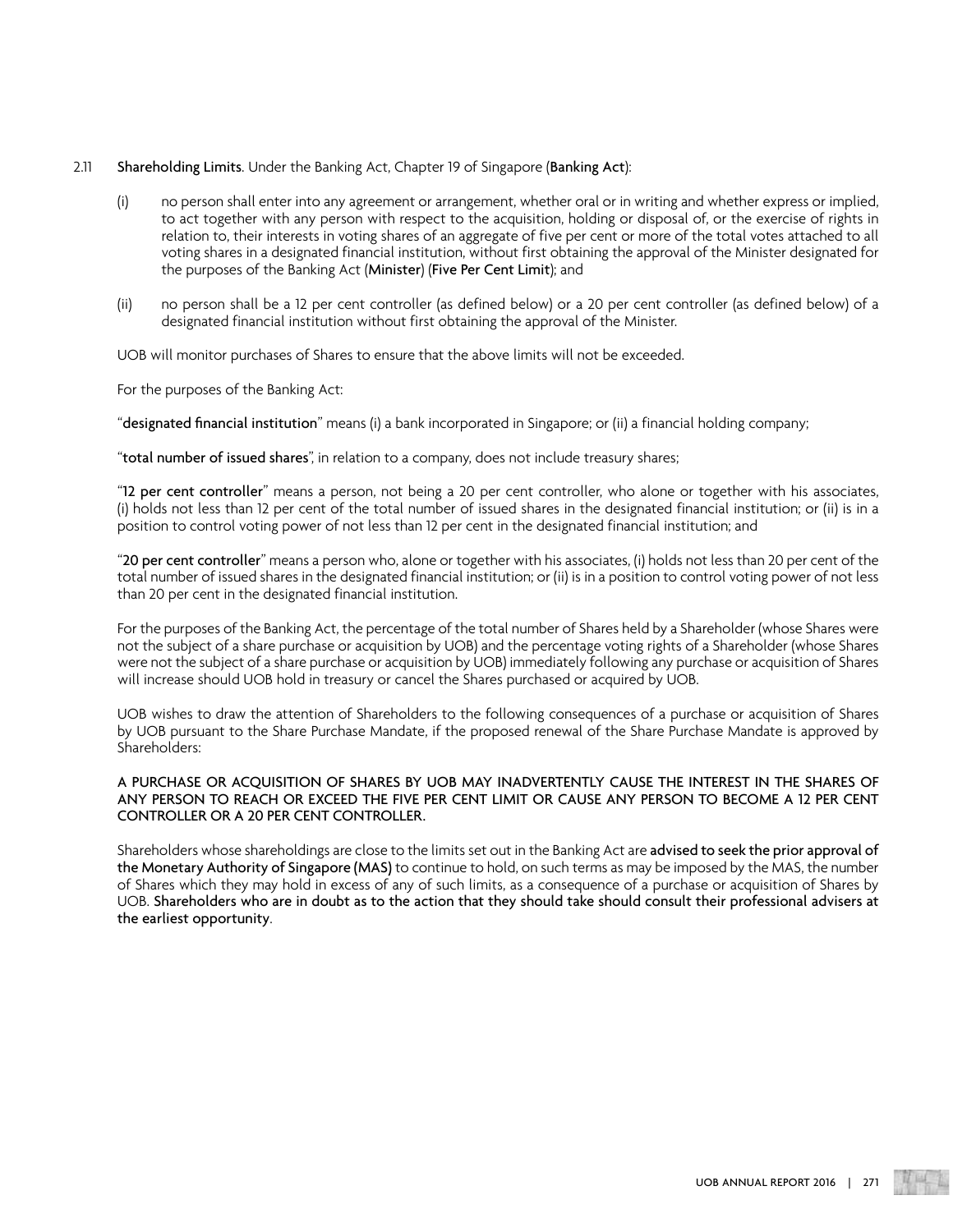2.12 Substantial Shareholders' Interests. The interests of the substantial shareholders of the Company in the Shares as at the Latest Practicable Date, as recorded in the Register of Substantial Shareholders, are as follows:

|                                     | Shareholdings<br>registered in the<br>name of substantial<br>shareholders | Other shareholdings<br>in which substantial<br>shareholders are<br>deemed to have an<br>interest |               | Total interest |
|-------------------------------------|---------------------------------------------------------------------------|--------------------------------------------------------------------------------------------------|---------------|----------------|
| Substantial shareholder             | No. of shares                                                             | No. of shares                                                                                    | No. of shares | ℅              |
| Estate of Lien Ying Chow, deceased  | 316,516                                                                   | 83,969,5311                                                                                      | 84,286,047    | 5.15           |
| Lien Ying Chow Private Limited      |                                                                           | 83,868,7841                                                                                      | 83,868,784    | 5.13           |
| Wah Hin and Company Private Limited | 83,858,671                                                                | $10,113^2$                                                                                       | 83,868,784    | 5.13           |
| Sandstone Capital Pte Ltd           | 10,113                                                                    | 83,858,6713                                                                                      | 83,868,784    | 5.13           |
| Wee Cho Yaw                         | 20,567,244                                                                | 276,004,1184                                                                                     | 296,571,362   | 18.13          |
| Wee Ee Cheong                       | 3,297,243                                                                 | 166,653,061 <sup>4</sup>                                                                         | 169,950,304   | 10.39          |
| Wee Ee Chao                         | 157,404                                                                   | 132,582,9674                                                                                     | 132,740,371   | 8.11           |
| Wee Ee Lim                          | 1,799,586                                                                 | 166,581,5364                                                                                     | 168,381,122   | 10.29          |
| Wee Investments (Pte) Limited       | 128,119,282                                                               | 190,695                                                                                          | 128,309,977   | 7.84           |

Percentage is calculated based on the total number of Shares, excluding treasury shares, of the Bank.

#### Notes:

(1) Estate of Lien Ying Chow, deceased and Lien Ying Chow Private Limited are each deemed to have an interest in the 83,868,784 Shares in which Wah Hin and Company Private Limited has an interest.

(2) Wah Hin and Company Private Limited is deemed to have an interest in the 10,113 Shares held by Sandstone Capital Pte Ltd.

(3) Sandstone Capital Pte Ltd is deemed to have an interest in the 83,858,671 Shares held by Wah Hin and Company Private Limited.<br>(4) Wee Cho Yaw, Wee Ee Cheong, Wee Ee Chao and Wee Ee Lim are each deemed to have an intere 128,309,977 Shares.

2.13 Take-over Implications. Appendix 2 to the Take-over Code contains the Share Buy-back Guidance Note. The take-over implications arising from any purchase or acquisition by UOB of its Shares are set out below.

#### 2.13.1 Obligation to make a Take-over Offer

If, as a result of any purchase or acquisition by UOB of its Shares, a Shareholder's proportionate interest in the voting rights of UOB increases, such increase will be treated as an acquisition for the purposes of the Take-over Code. If such increase results in a Shareholder or group of Shareholders acting in concert acquiring or consolidating effective control of UOB, such Shareholder or group of Shareholders acting in concert could become obliged to make a takeover offer for UOB under Rule 14 of the Take-over Code.

#### 2.13.2 Persons Acting in Concert

Under the Take-over Code, persons acting in concert comprise individuals or companies who, pursuant to an agreement or understanding (whether formal or informal), co-operate, through the acquisition by any of them of shares in a company, to obtain or consolidate effective control of that company.

In addition, the Take-over Code presumes certain persons to be acting in concert with each other unless the contrary is established. For example, the following individuals and companies will be presumed to be acting in concert with each other: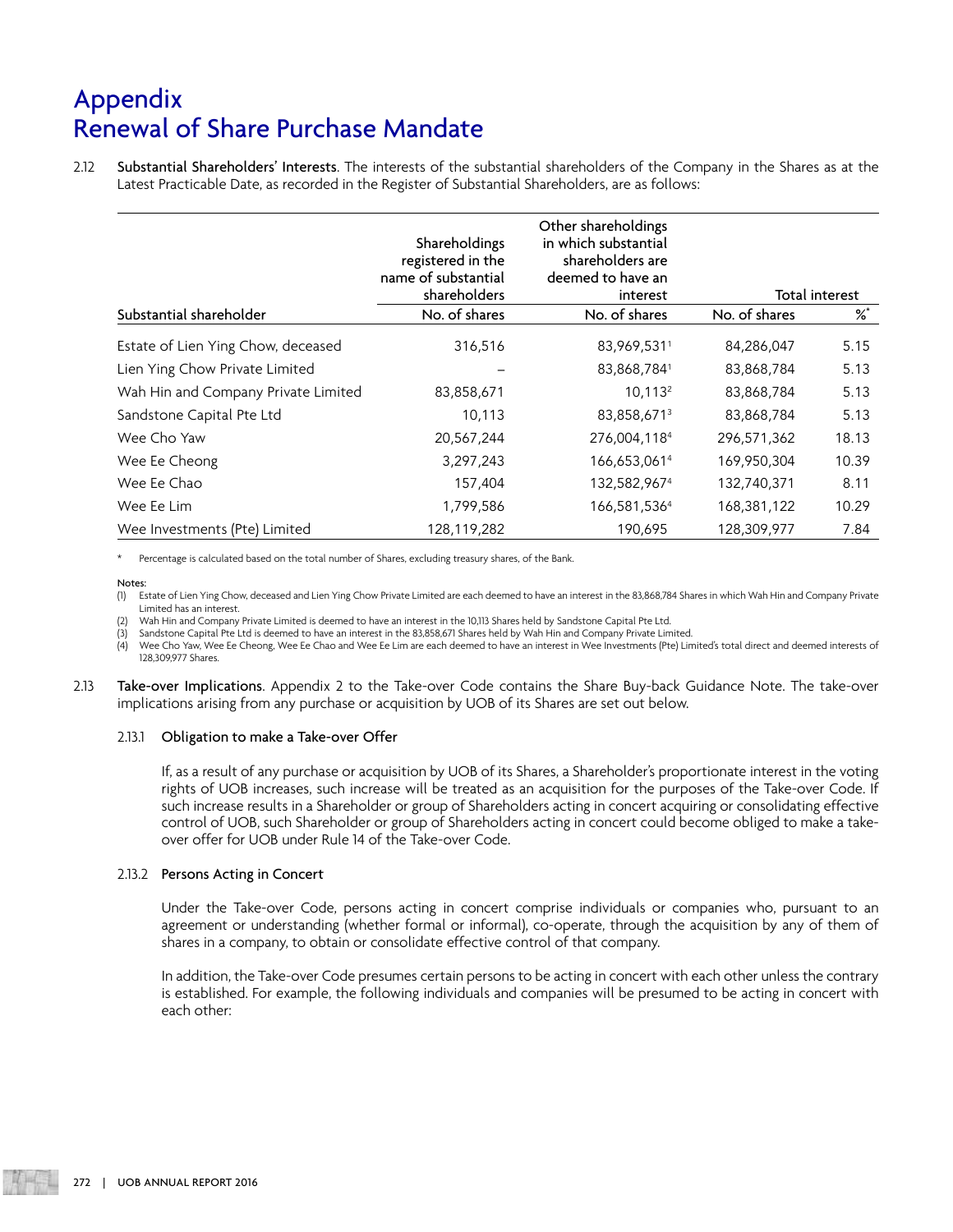- (i) the following companies:
	- (a) a company;
	- (b) the parent company of (a);
	- (c) the subsidiaries of (a);
	- (d) the fellow subsidiaries of (a);
	- (e) the associated companies of any of (a), (b), (c) or (d);
	- (f) companies whose associated companies include any of (a), (b), (c), (d) or (e); and
	- (g) any person who has provided financial assistance (other than a bank in the ordinary course of business) to any of the above for the purchase of voting rights;
- (ii) a company with any of its directors (together with their close relatives, related trusts as well as companies controlled by any of the directors, their close relatives and related trusts);
- (iii) a company with any of its pension funds and employee share schemes;
- (iv) a person with any investment company, unit trust or other fund whose investment such person manages on a discretionary basis, but only in respect of the investment account which such person manages;
- (v) a financial or other professional adviser, including a stockbroker, with its client in respect of the shareholdings of:
	- (1) the adviser and the persons controlling, controlled by or under the same control as the adviser; and
	- (2) all the funds which the adviser manages on a discretionary basis, where the shareholdings of the adviser and any of those funds in the client total ten per cent or more of the client's equity share capital;
- (vi) directors of a company, together with their close relatives, related trusts and companies controlled by any of them, which is subject to an offer or where they have reason to believe a bona fide offer for their company may be imminent;
- (vii) partners; and
- (viii) an individual, his close relatives, his related trusts, and any person who is accustomed to act in accordance with his instructions, companies controlled by any of the above persons, and any person who has provided financial assistance (other than a bank in the ordinary course of business) to any of the above for the purchase of voting rights.